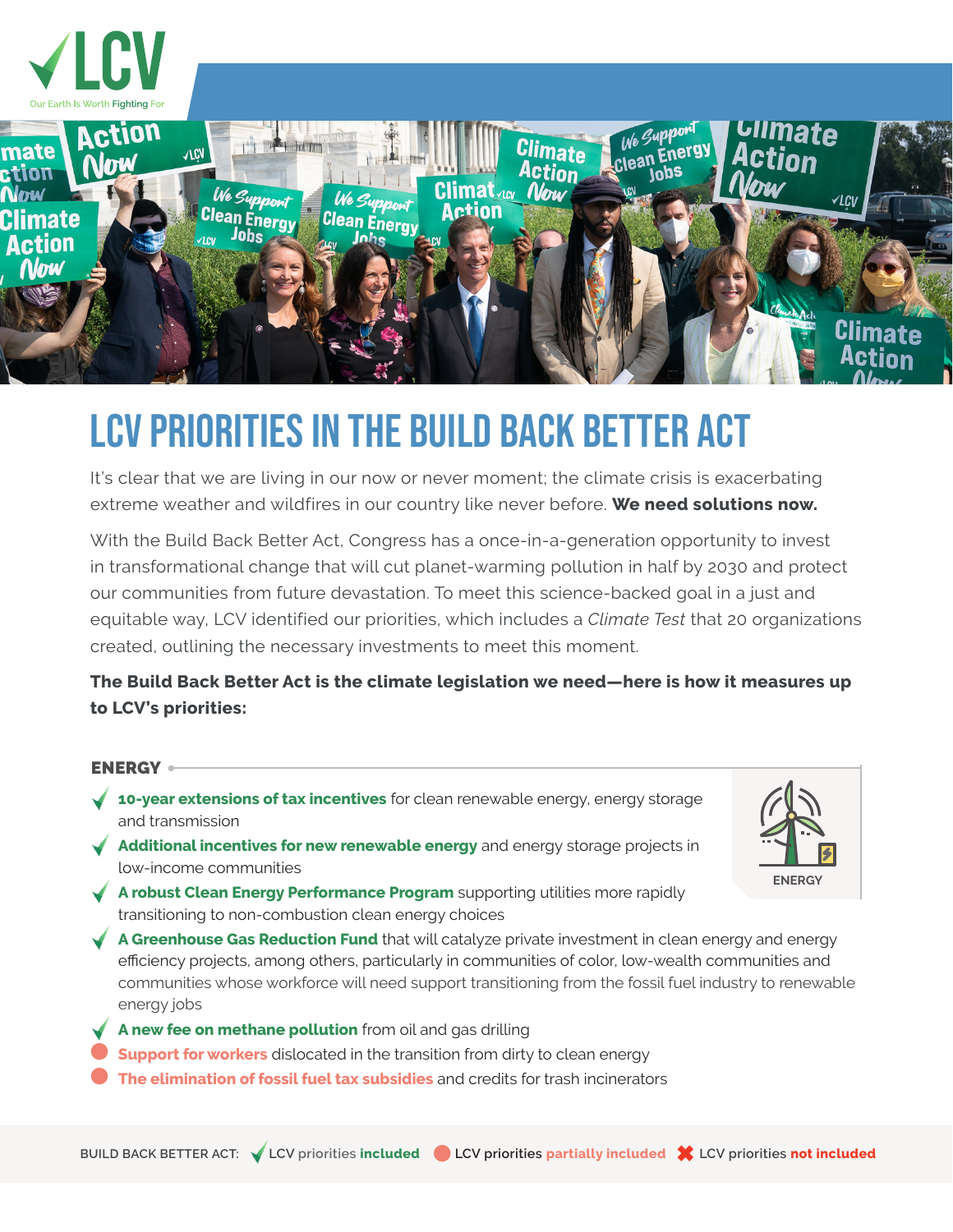#### TRANSPORTATION

- **More accessible electric vehicle tax credits** that make used vehicles and zeroemission heavy duty vehicles eligible for credits, encourage the purchase of domestically sourced and union-made vehicles, and extend the availability of the credit
- **Extended and improved incentives for alternative fuel infrastructure**
- **Investments in electric vehicle charging infrastructure** in disadvantaged communities
- **Investments in clean ports**
- **An Advanced Vehicle Technology Manufacturing program** to ensure growth of clean vehicle domestic manufacturing and associated jobs
- **Support for transit** that will connect communities of persistent poverty with jobs and affordable housing
- **Funding for high speed rail**
- **Support for sustainable aviation fuels**
- **Investments in states' work** to reduce climate pollution from their transportation system
- **Investments in electric school buses**
- **Grants to convert manufacturing facilities** to produce electric vehicles
- ✖ **Additional support for replacing dirty transit buses** with electric zero emissions buses and associated charging infrastructure

#### HEALTHY COMMUNITIES

- **\$30 billion for replacing lead service lines**
- **Funding for sewage and wastewater infrastructure** for Tribal communities, lowincome communities, and communities of color, and funding to make our clean water systems more resilient to climate change
- **Funding for air quality monitoring** in environmental justice and fenceline communities
- **A new Environmental and Climate Justice Block Grants program** to reduce pollution and climate threats in communities on the frontlines of legacy environmental and health hazards
- **Funding for a low-income household drinking water** and wastewater emergency assistance program
- **Reinstatment of a tax on oil companies to fund cleanup** of Superfund sites as well as funding to support emergency response and removal, and the Superfund Job Training Initiative
- **Funding to revitalize communities** damaged by federal highway projects, improve transportation access, and reduce pollution
- **Funding to reduce lead in school drinking water** through the installation and maintenance of lead filtration stations, lead testing and replacement of drinking water fountains



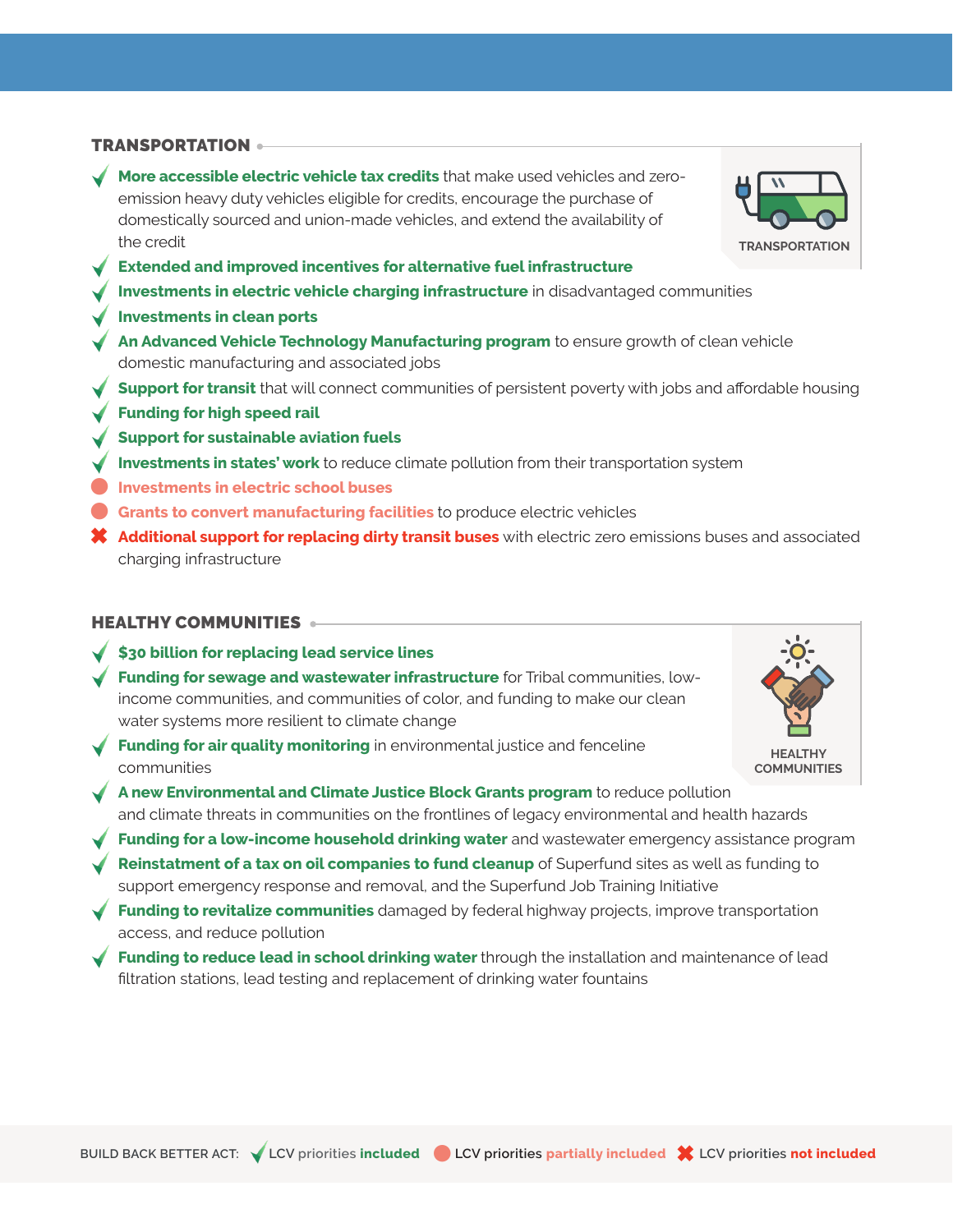#### **MANUFACTURING**

- **Tax incentives for clean energy manufacturing** that will be directed to low-income communities, de-industrialized communities, or those transitioning from the fossil fuel industry to renewable energy jobs
- **Investments in the Environmental Product Declaration** assistance grant program **Investments in a federal Buy Clean program,** which incentivizes the federal government to procure building materials whose manufacture released less climate pollution
- **Investments in transformative industrial technologies,** grants, regional hubs, and programs that will help energy intensive manufacturing facilities and industries make upgrades to reduce their pollution
- ✖ **Investments that will help industries,** like steel and cement manufacturing, cut or eliminate their climate pollution

#### BUILDINGS

- **Modernization and expansion of the tax incentives** for commercial and residential energy efficiency improvements
- **Funding for energy efficiency job training** and residential projects and consumer rebates for building and appliance electrification
- **Support for disadvantaged communities,** formerly industrial communities, and those transitioning away from fossil fuel mining, drilling and energy production facilities
- ◆ **Additional funding for the Weatherization Assistance Program** to lower energy bills for low- and middle-income households and create clean energy jobs
- **Funding for the Energy Efficiency Conservation** Block Grant program to promote energy efficiency and conservation projects that prioritize low-income communities and communities of color

## AGRICULTURE

- **Funding for research** in organic, sustainable, and climate-friendly agricultural practices
- **Investments in sustainable infrastructure** based in rural communities, including clean energy and rural electric cooperatives
- **Funding for programs to protect and restore forests**
- **Funding for programs that support climate-friendly agriculture,** protect the environment, and reduce inequality
- **Funding to help farmers,** especially producers of color who have been historically left out of farm aid programs